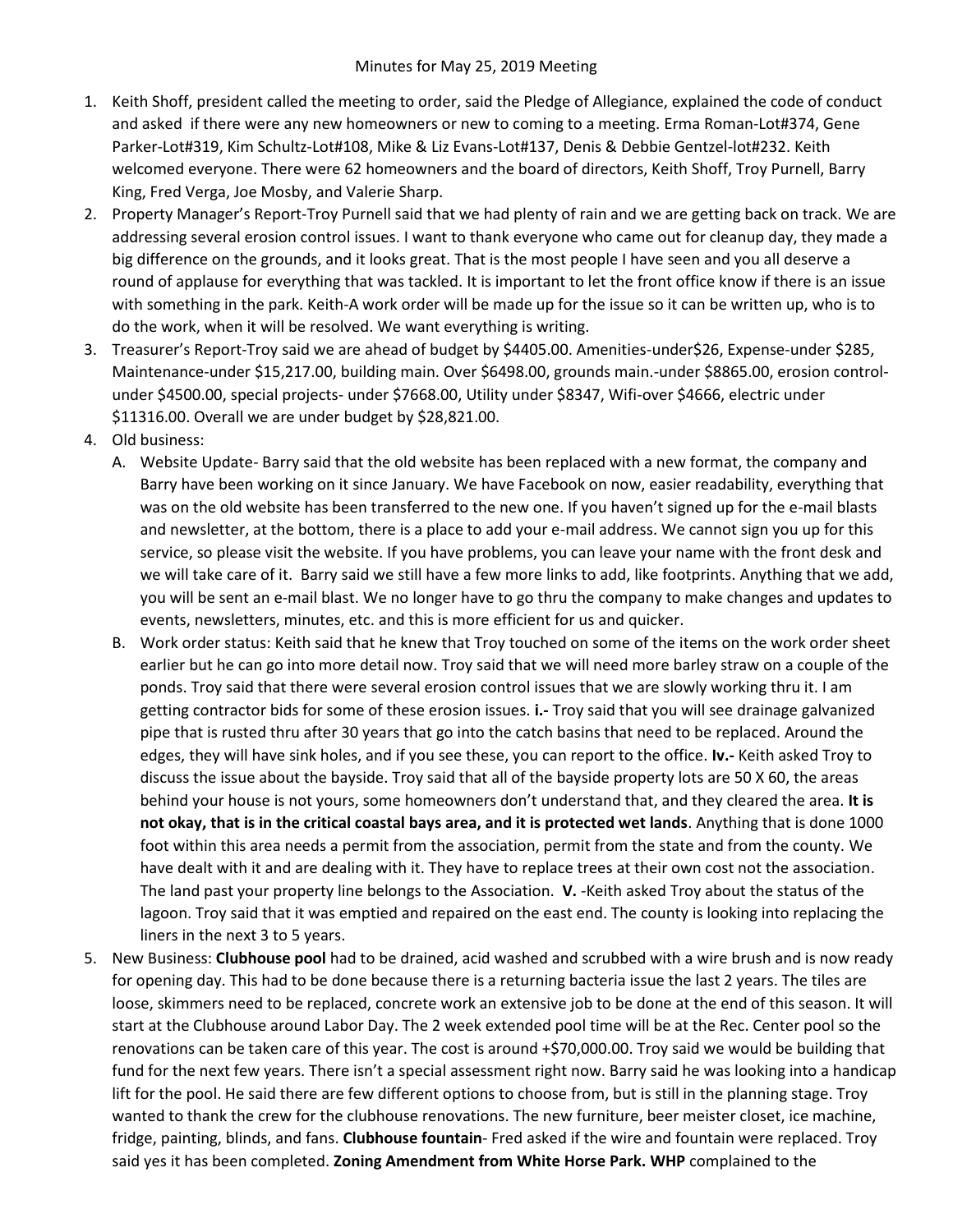commissioner about not being able to live there year round. WHP would like to have 25% of the residents be able to live there year round. There hasn't been a final decision as of yet. At the meeting the majority of the people there were from WHP and Troy attended and was the only one not in favor of it. This is supposed to be a vacation home not low income housing. He explained about the sewer capacity in the off season is 90 gallons a day, if it was year round the amount would be 250 gallons per day. Water usage would also increase. Barry said our trash bill would be much higher also. Dee McNamarra-lot#378 asked what the consensus of the board and homeowners here. We are not in favor of this. Barry said that our property values in Assateague Pointe are increased compared to White Horse Park.

- 6. Footprints:
	- A. Homeowner's news-sandy & Joe McGee are new grandparents again. Her name is Josie. Mike & Tracy Trott are celebrating 40 years of marriage. Fred & Dale will be celebrating 50 years of marriage. A big thank you to Will Farrell for donating flags for the front entrance. Thank you to Vince Luca, Will Farrell, and Phil Gerber for putting all of the flags up.

## 7. Committee Reports:

- A. **Storage**-Dale Verga reported that she wanted to thank for the grounds crew for spraying the weeds. She reminded everyone that the homeowners that have slips must take care of the weeds in their slip. She also asked that nothing flammable be stored in the containers in the storage yard. Traci Trott asked about the new form this year and how was it received and was the response time faster. Dale said it worked very well.
- B. **WIFI**-Barry said that the antennae's that were broke have been replaced. He reminded everyone that when the WIFI is out at your home, you may go to the Rec. Center or clubhouse for better reception. He also said that if you cannot get on in there, it is a Comcast issue.
- C. **Pool** Barry said this year we only had 9 broken chaise lounges and 2 sitting chairs. We originally spent \$10,000.00 to get the pool areas in shape 3 years ago and now there is a big difference, we spent \$1,200.00 this year.
- D. **Beautification** Missi Clark wanted to thank the record number of people who showed up to help on cleanup day. We had 84 people. She also thanked Troy and the grounds crew for putting down the mulch and edging. --------------power washed down to McGee Park. We are officially a Federal Monarch Butterfly Weigh Station, we have met all of the compliances and regulations. We are adding garden tags in the garden to mark all flowers. We would like you to enjoy the garden but don't touch. Keith asked Mike & Kay Whaley to update everyone on the bluebirds. Mike said we know have 9 bluebird house along Assateague Way and this year there has been 2 purple martin houses added down by the pier.
- E. **ECC**-Cathy Ortel said her inspections would start this Tuesday. If you don't have a power washer, you can go to Home Depot and pick up a product called Mold Armour, in the paint department, and spray on and rinse off with a hose. If you are repainting a porch, shutters the same color, you won't have to fill out an ECC form as long as it is the same. Cathy has been hearing about dogs doing their business in people's yards and owners not picking it up. This is also happening at the dog park. Please take responsibility for your pet. There will be 2 more inspections after July  $4<sup>th</sup>$ . If you do not do the work or correspond with the ECC, you will be one of the first for a hearing and possible fine. If you have a complaint, please go the office and fill out the complaint form and the ECC will write to the violator. This is done anonymously, that means we don't divulge the name of the person who did the complaint. The cat situation in the community, if you see someone feeding them, take a picture and report it to the office. If you are feeding them, you are the responsible person for any damage they do to your neighbor's property.
- F. **Entertainment** Vince Luca said all flyers are being sent to the chair people for any changes or additions that they will need on the flyer. I want to thank all of our chair people and volunteers for doing the events. I met a new homeowner that will be doing the July  $4^{th}$  parade, it is Bo & Kim Shultz. If anyone would like to help out and step up with this event, you can call me or tell Bo or Kim